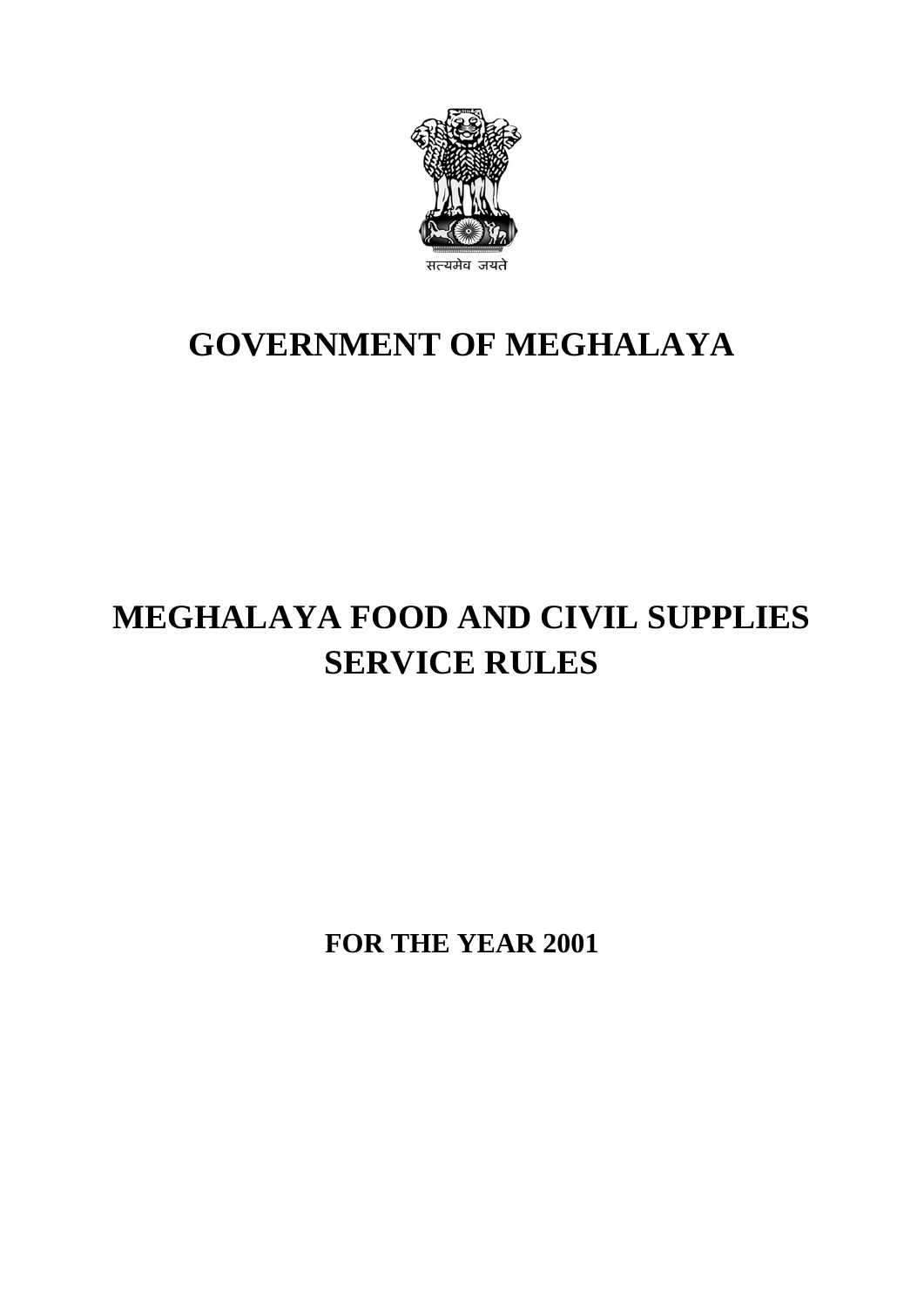#### **The 22nd October, 2001**

**No. SUP.26/84**—In exercise of the powers conferred by the proviso to article 309 of the constitution of India, the Governor of Meghalaya is pleased to make the following Rules regulation the recruitment and the conditions of service of persons appointed to posts in the Meghalaya Food and Civil Supplies Service of Meghalaya.

1. **Short Title and Commencement**: - (1) These Rules may be called "The Meghalaya Food and Civil Supplies Service Rules".

They shall come into force from the date of publication in the Meghalaya Gazette.

- 2. **Definition**: In these Rules unless there is anything repugnant in the subject or context.
	- (a) "Appointing Authority" means (1) The Governor of Meghalaya in respect of the post of Additional Director, Joint, Director, Deputy Director, Superintendent of Food and Civil Supplies and Inspector of Food and Civil Supplies.

(2) The Director of Food and Civil Supplies in respect of the post of Sub-Inspector of Food and Civil Supplies.

- (b) "Commission" means the Meghalaya Public Service Commission.
- (c) "Committee" means the Committee constituted under Rule 8 and 9.
- (d) "Government" means the Governor of Meghalaya.
- (e) "Member of the Service" means a member of the Meghalaya Food and Civil Supplies Service.
- (f) "Service" means the Meghalaya Food and Civil Supplies Service.
- (g) "State" means the State of Meghalaya.
- (h) "Year" means the calendar year.
- 3. **Constitution of the Service**: There shall be a constituted Service to be known as the Meghalaya Food and Civil Supplies consisting of the following persons viz:-
	- (1) Member of the Assam Supply Service who are allocated to the State of Meghalaya in accordance with the provision of Section 64 (1) of the Northern Areas (Reorganisation) Act, 1971.
	- (2) Persons appointed to different posts in the service on or after 21.1.72 but before commencement of these Rules.
	- (3) Persons appointed to different posts in the service in accordance with the provisions of these Rules.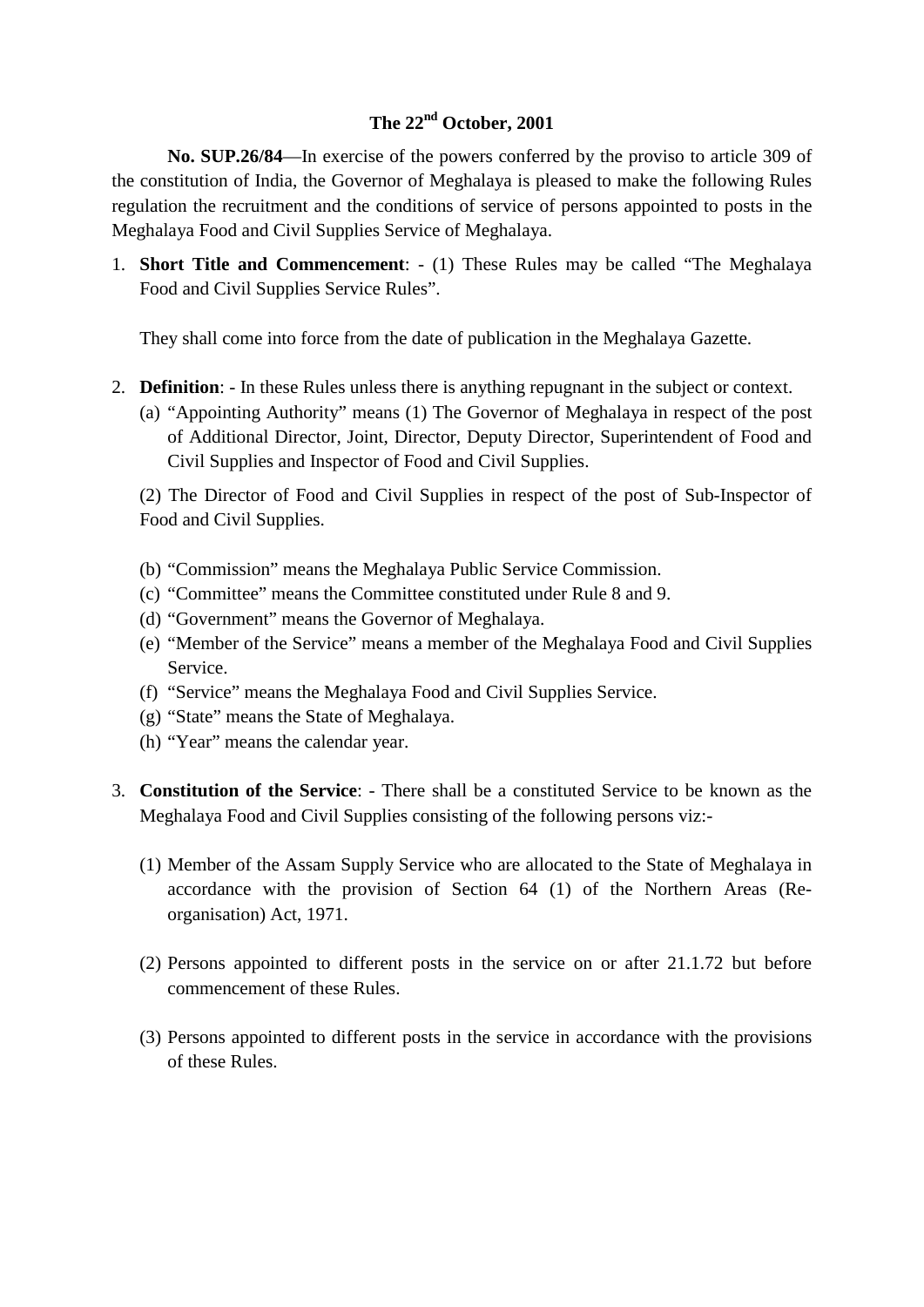4. **Composition of the Service**:- (1) The Service shall consist of the following grades and posts—

| 1. Senior Grade | <b>Additional Director</b>                             |
|-----------------|--------------------------------------------------------|
| 2. Senior Grade | Joint Director                                         |
| 3. Grade I      | Deputy Director                                        |
| 4. Grade II     | Superintendent of Food and Civil Supplies/Inspector of |
|                 | Food and Civil Supplies.                               |
| 5. Grade III    | Sub-Inspector of Food and Civil Supplies.              |

(2) The categories of posts in clauses (i), (ii), (iii) and (iv) of sub-rule (i) shall form an independent cadre. Members of the lower cadre shall have no claim for appointment to any of the higher cadre except in accordance with the provisions made in these Rules.

- 5. **Status**:- The status of members of the Service holding posts in the Senior Grade and Grade I shall be group 'A' Gazetted and those holding post in Grade II and Grade III shall be Group 'B' and Group 'C' non-gazetted respectively.
- 6. **Strength of the service**: (1) The strength and composition of the service shall be such as may be determined by the Government from time to time.

(2) At the commencement of these Rules, the strength of the Service and posts therein shall be shown in Schedule I.

7. **Method of recruitment**: - (1) **Additional Director of Food and Civil Supplies**— Appointment to the post of Additional Director of Food and Civil Supplies shall be made by promotion from amongst the members of the Service holding the post of Joint Director who have rendered more than four years of service as Joint Director of Food and Civil Supplies as specified in Schedule II and included in the Select List approved under subrule (5) of Rule 10.

(2) **Joint Director of Food and Civil Supplies**—Appointment to the post of Joint Director of Food and Civil Supplies shall be made by promotion from amongst the members of the Service holding the post of Deputy Director who have rendered not less than three years of service as Deputy Director as specified in Schedule II and included in the Select List approved under sub-rule (5) of Rule 10.

(3) **Deputy Director of Food and Civil Supplies—**Appointment to the post of Deputy Director of Food and Civil Supplies shall be made by promotion from amongst the members of the Service holding the post of Superintendent of Food and Civil Supplies who have rendered not less than three years of service as Superintendent of Food and Civil and Supply as specified in Schedule II and included in the Select List approved under sub-rule (5) of Rule 10.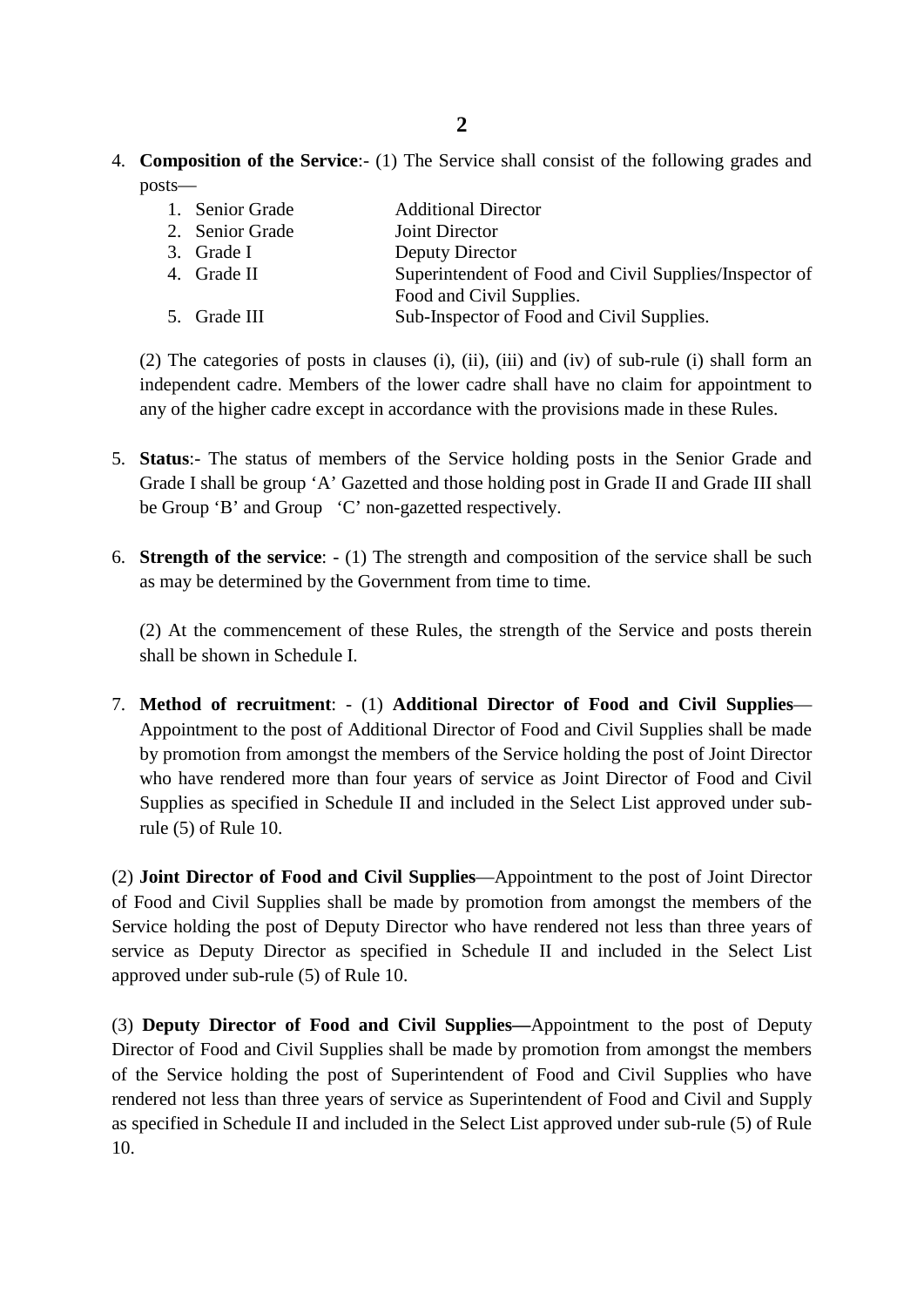(4) **Superintendent of Food and Civil Supplies**—Appointment to the post of Superintendent of Food and Civil Supplies shall be made by promotion from amongst the members of the Service holding the post of Inspector of Food and Civil Supplies who have rendered not less than five years of service as specified in Schedule II and included in the Select List approved under sub-rule (5) of Rule 10.

(5) **Inspector of Food and Civil Supplies**—Appointment to the post of Inspector of Food and Civil Supplies shall be made by promotion from amongst the members of the Service holding the post of Sub-Inspector of Food and Civil Supplies who have rendered not less than five years of service as Sub-Inspector of Food and Supply as specified in Schedule II and included in the Select List approved under sub-rule (5) of Rule 10.

(6) **Sub-Inspector of Food and Civil Supplies**—Recruitment of the post of Sub-Inspector of Food and Civil Supplies shall be made by direct recruitment on the result of the examination conducted by the Commission.

8. **Departmental Promotion Committee**—(1) For the purpose of appointment by promotion under sub-rule (1), (2) and (3) of Rule 7, there shall be Departmental Promotion Committee consisting of the following members:-

| 1. Chief Secretary                   |                                                                          |     | Chairman                |
|--------------------------------------|--------------------------------------------------------------------------|-----|-------------------------|
| 2. Principal<br>Supplies Department. | Secretary/Commissioner<br>Secy./Secretary/Addl. Secretary/Food and Civil | and | <b>Member Secretary</b> |
| 3. Principal<br>and A.R. Department. | Secretary/Commissioner<br>Secy./Secretary/Additional Secretary/Personnel | and | Member                  |
| 4. Principal                         | Secretary/Commissioner<br>Secy./Secretary Finance Department.            | and | Member                  |
|                                      | 5. Director of Food and Civil Supplies                                   |     | Member                  |

(2) The Committee may invite any other person to attend its meeting as and when considered necessary.

9. (1) For the purpose of appointment by promotion under sub-rule (4) and sub-rule (5) of Rule 7 there shall be a Departmental Promotion Committee consisting of the following members:-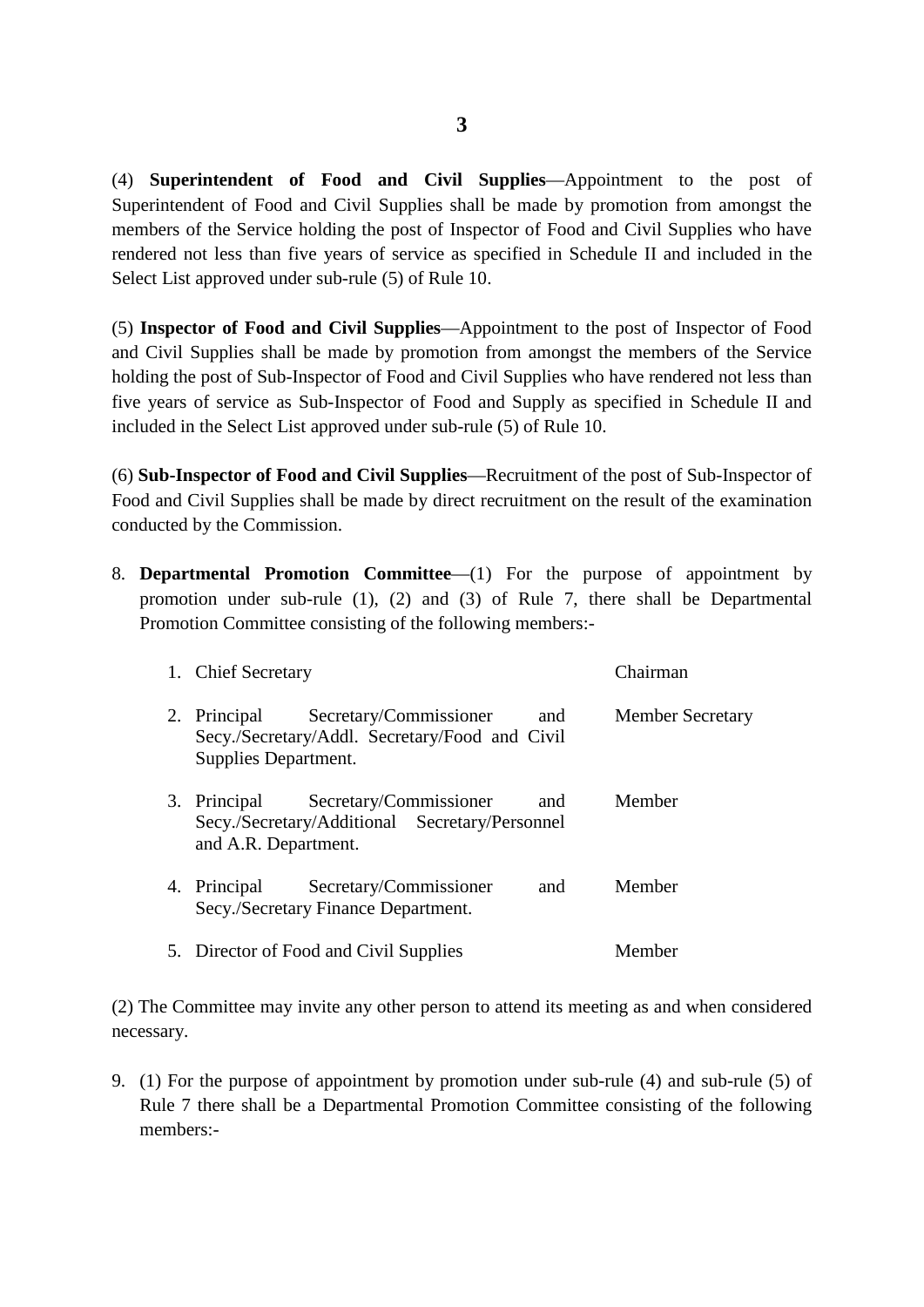| 1. Principal Secretary/Commissioner<br>and<br>Secretary/Secretary/Food and Civil Supplies<br>Department.                                          | Chairman                |
|---------------------------------------------------------------------------------------------------------------------------------------------------|-------------------------|
| 2. Director of Food and Civil Supplies.                                                                                                           | <b>Member Secretary</b> |
| 3. Principal Secretary/Commissioner<br>and<br>Secretary/Secretary/Additional<br>Secretary/Personnel and A.R. Department or<br>his Representative. | Member                  |
| 4. Principal Secretary/Commissioner<br>and<br>Secretary/Secretary Finance Department and<br>his Representative.                                   | Member                  |

(2) The Committee may invite any other person to attend its meeting as and when considered necessary.

- 10. **Procedure for preparing the Select list**. (1) At the beginning of each year, the Appointing Authority shall refer to the Committee, the approximate number of vacancies likely to occur in each Grade of the Service during the year. To enable the Committee to prepare the Lists for promotion to those Grades, the Appointing Authority shall furnish the Committee with the following documents, namely:-
- i) A list of the members of the service drawn up in order of seniority and consisting three times the numbers of vacancies referred to in sub-rule (1). Provided that such restriction shall not apply in respect of posts where the total number of eligible person is less than three times the number of vacancies and in such a case, the Committee shall consider all the eligible Officers.
- ii) The Character Rolls and Service Records of such members.
- iii) Any other documents and information as may be considered necessary by the Appointing Authority or required by the Committee.

(2) The Committee after examining the Character Rolls, Service Records and other documents in respect of all such persons shall prepare a list based on seniority with due regard to individual merit and suitability. The number of persons to be included in the List shall be according to the actual number of vacancies available at that particular Grade. The List shall be forwarded by the Committee to the Appointing Authority.

(3) The names of persons in the List shall be placed in order of preference for promotion. In every case, where a junior member is selected in preference to his seniors, the Committee shall record in writing the reasons for doing so.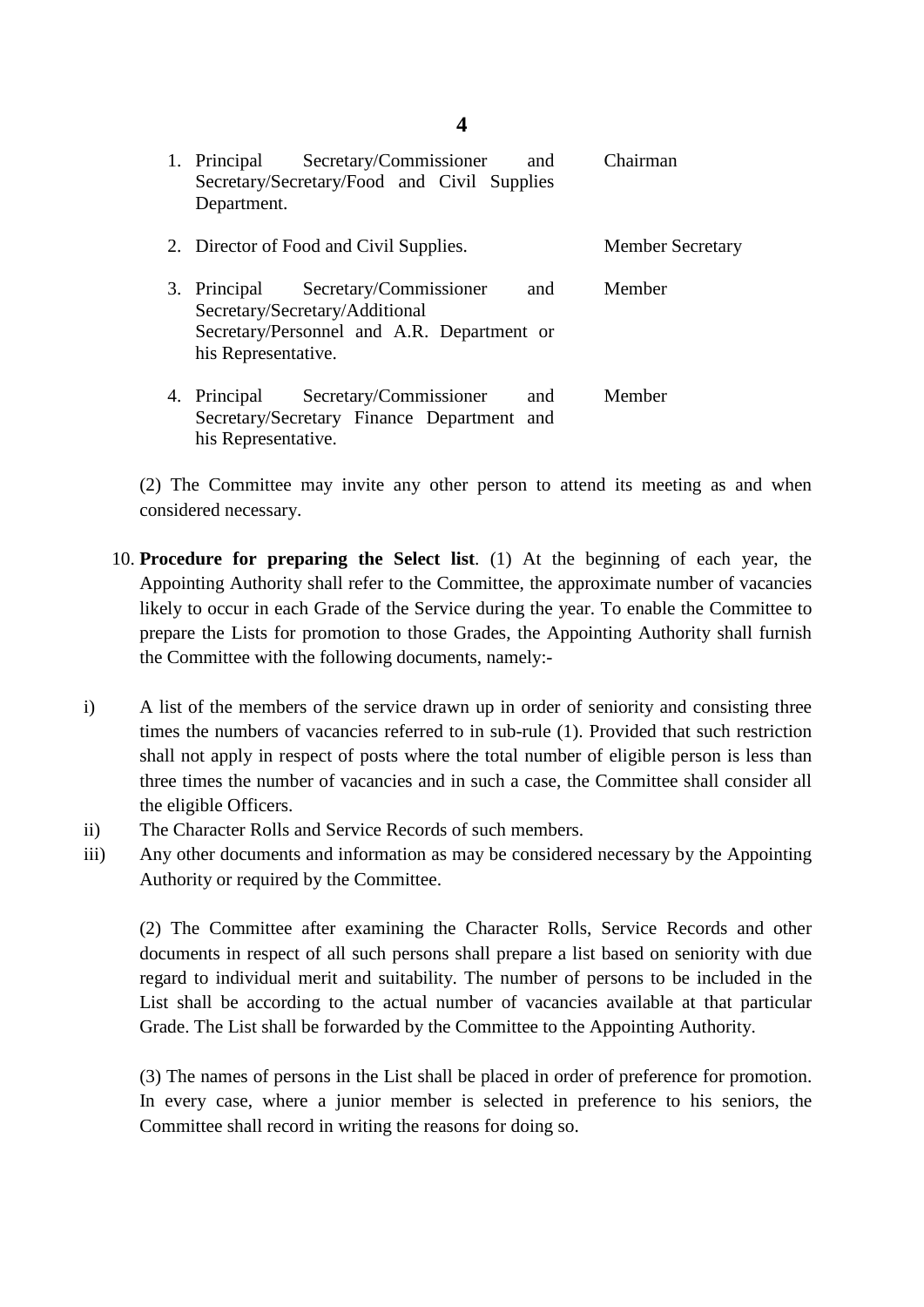- (4) For the purpose of appointment by promotion, under sub-rule  $(1)$ ,  $(2)$ ,  $(3)$ ,  $(4)$  and  $(5)$ of Rule 7, the Appointing Authority shall consider the List prepared by the Committee along with the Character Rolls. Service Records and other documents in respect of each person in the List and unless he considers that any change is necessary to approve the List. If the Appointing Authority considers it necessary, to make any change in the list received from the Committee, he shall inform the Committee of the Change proposed and after taking into consideration the comments if any of the Committee and to approve the List finally with or without modification as may deem fit in his opinion to be just and proper.
- (5) The list as approved under sub-rule (4) shall form the Select List for the purpose of appointment under sub-rule  $(1)$ ,  $(2)$ ,  $(3)$ ,  $(4)$ , and  $(5)$  of Rule 7.
- 11. **Validity of the Select List**—(1) The Select List shall remain in force for a period of one year from the date of its final approval by the Appointing Authority unless its validity is extended with the approval of the Appointing Authority. Provided that such an extension shall not be for a total period exceeding six months.

Provided further that in the event of any great lapse in the conduct or performance or duties on the part of any person in the Select List, the Appointing Authority may, if he thinks fit, remove the name of such person from the Select List in consultation with the Committee.

- (2) The Committee shall meet once a year to review the Select List.
- 12. Direct Recruitment—(1) Competitive Examination for direct recruitment under sub-rule (6) of Rule 7 shall be held at such interval as the Appointing Authority may in consultation with the Commission from time to time determine. The date on which and the place at which the examination shall be held, shall be fixed by the Commission.

(2) The Examination shall be conducted by the Commission in accordance with such syllabus as the Appointing Authority may from time to time make in consultation with the Commission.

(3) Of the number of vacancies to be filled up on the result of each examination, there shall be reservation in favour of candidates belonging to Scheduled Castes and Scheduled Tribes to the extent and subject to the conditions as the Government may from time to time prescribe.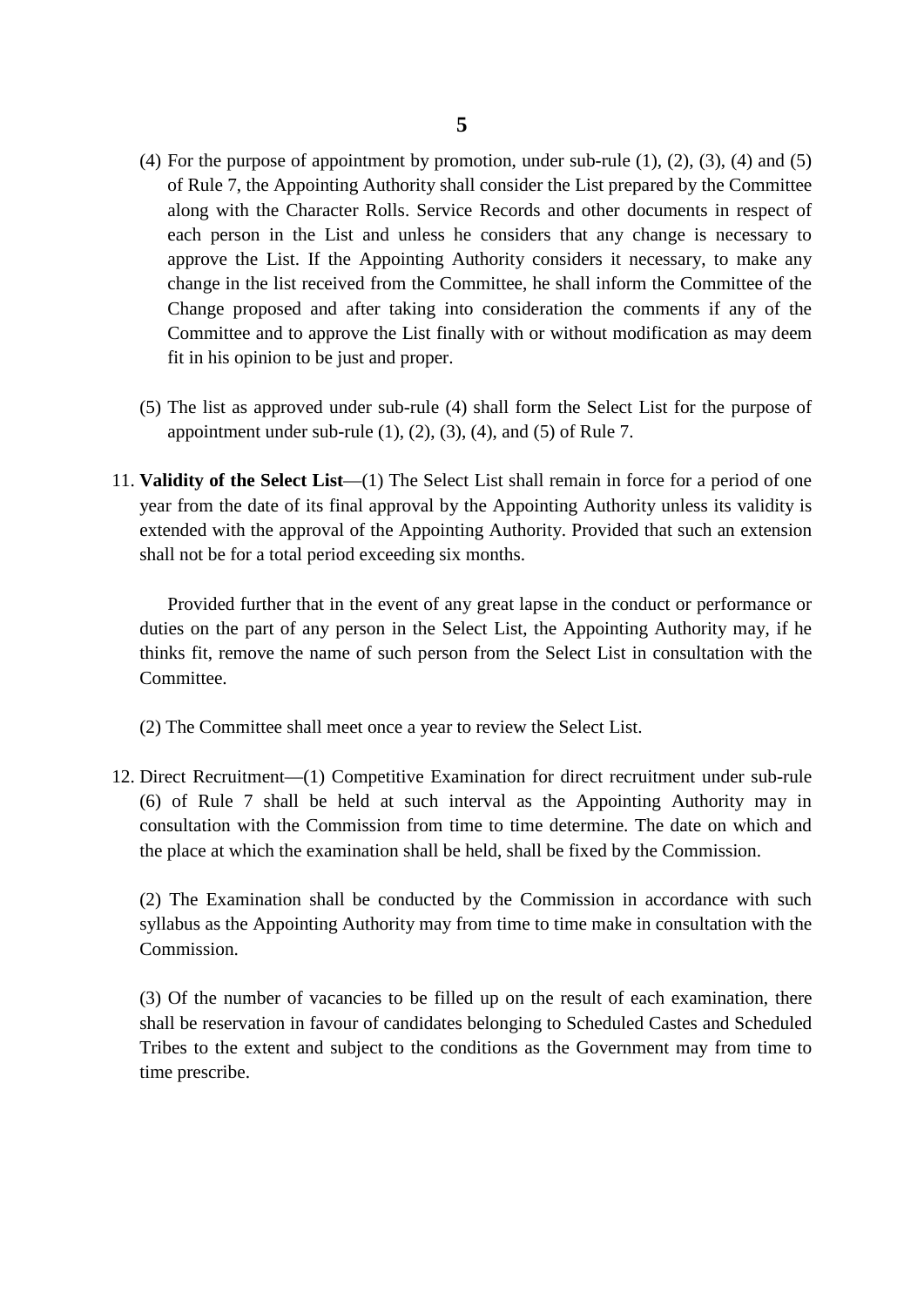(4) On the basis of the results of the Competitive examination, the Commission shall prepare a list of all successful candidates in order of merit, which shall be determined in accordance with the aggregate marks obtained by each candidate and if two or more candidates obtain equal marks, the Commission shall arrange them in order of their relative merit which shall be determined in accordance with the general suitability of the candidates for appointment to the post. The number of persons to be included in the list shall be according to the actual vacancies that are likely to occur during the recruitment year plus 10 per cent of the actual vacancies or 2 (two) names whichever is more. The list shall be forwarded to the Appointing Authority.

(5) The inclusion of a candidate's name in the list confer no right to appointment unless the Government is satisfied after such enquiry as may be considered necessary that the candidate is suitable in all respects for appointment to the post and that the appointment to any post in the Service is subject to availability vacancies.

- 13. C**onditions of eligibility for appearing at the Competitive Examination**—In order to be eligible to compete at the examination for direct recruitment, a candidate must satisfy the following conditions namely—
	- (1) Nationality : He must be a citizen of India
	- (2) Age : As laid down in Schedule II
	- (3) Educational Qualification: Degree 1 Qualification holders in Arts/Science/and Commerce.
- 14. Disqualification for appointment to posts in Service:-
	- (1) No person shall be appointed who, after such medical examination as the Government may prescribed is not found to be good mental or bodily health and free from any physical defect or infirmity which may render him unfit in the discharge of his duties.
	- (2) No person shall be appointed to posts in the service who has been convicted for any offence involving moral turpitude.
	- (3) No person who has more than one spouse living shall be eligible for appointment to posts in service.

Provided that the Governor/Appointing Authority may, if he is satisfied that there are grounds for doing so, exempt any person from the operation of this sub-rule.

(4) No person who attempts to enlist support for his candidature either directly or indirectly by any recommendation either written or oral or by any other means, shall be appointed to posts in the service.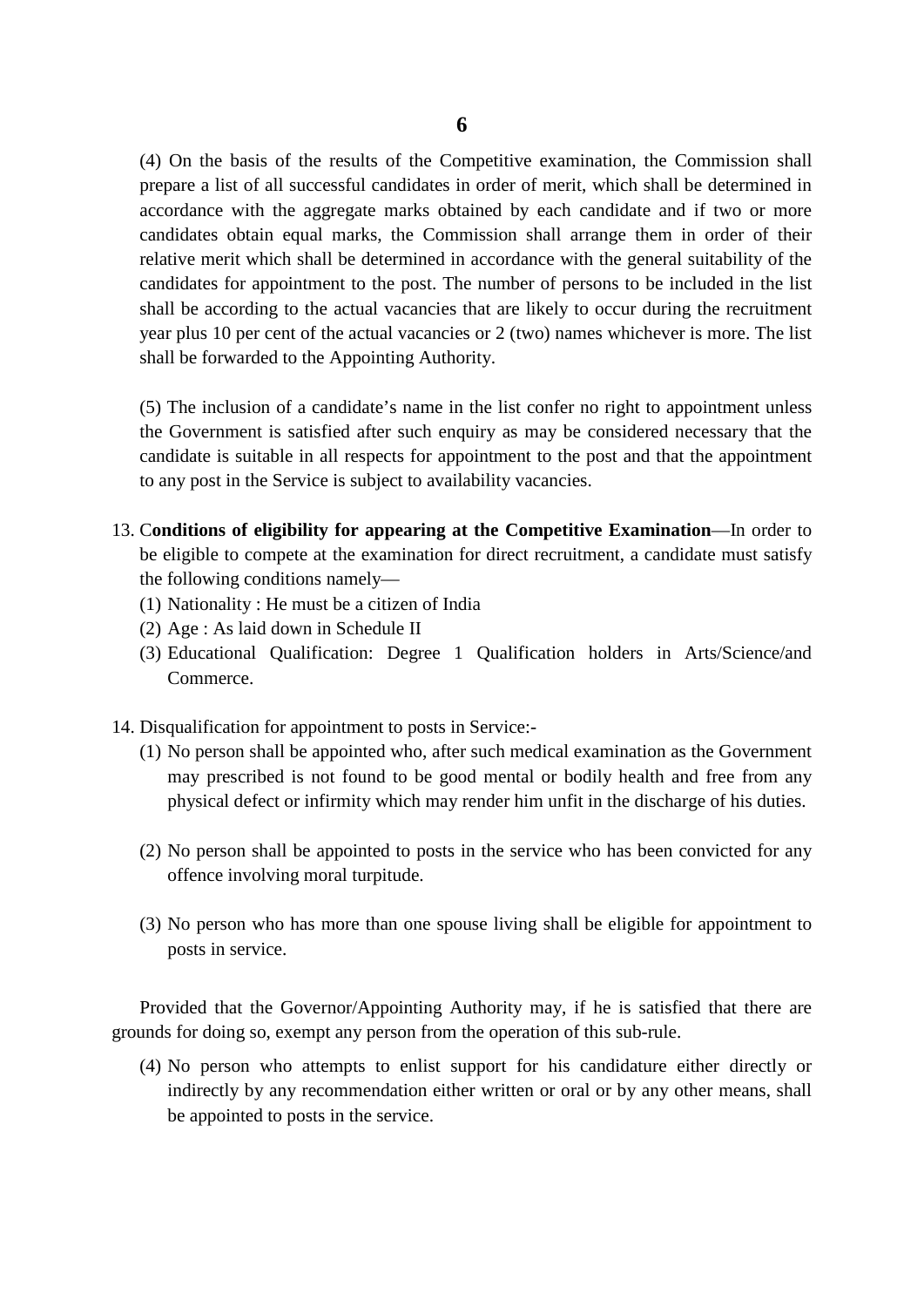15. **Appointment to posts in the Service**: - (1) Appointment to any post in the Service under Rule 7 shall be made by the Appointing Authority and in respect of Gazetted posts shall also be published in the Meghalaya Gazette.

(2) (i) Subject to the provisions of sub-rules (3) and (5) of Rule 12 appointment by direct recruitment under sub-rule (5) of Rule 7 shall be made from time to time in the order in which the names of candidates appear in the Merit List prepared under sub-rule (4) of Rule 12.

(ii) A person appointed by direct recruitment shall join within 15 days from the date of receipt of the order of appointment failing which, and unless the Appointing Authority extends the period of joining, which shall not in any case exceed three months the appointment shall be cancelled.

(3) Appointment under sub-rule (1), (2), (3), (4) and (5) of Rule 7 shall be made in the older in which the names of candidates appear in the Select List approved under sub-rule (5) of Rule 10.

16. **Probation**: - Every person appointed to the Service under sub-rule (5) of Rule 7 shall be on probation for a period of 2 (two) years.

Provided that the period of probation may for good and sufficient reasons be extended by the Appointing Authority in any individual case by a period not exceeding 2 (two) years.

17. **Departmental Examination and Training**: - (1) All Officers who joined the Service prior to the commencement of these Rules and who have passed all the papers of the Departmental Examination candidate by the Department and/or have not undergone the training prescribed from time to time shall appear at and pass all the papers of the Departmental Examination and undergo successfully such prescribed training.

(2) Every person appointed to posts in the Service after the commencement of these Rules shall during the period of probation; pass the Departmental Examination conducted by the Department and complete successfully such training as may be prescribed by the Appointing Authority.

- 18. (3) **Discharge or Reversion**: A probationer shall be liable to be discharged from the posts in the Service or as the case may be reverted to the permanent post which he holds a lien or would hold a lien had it not been suspended under the Rules applicable to him prior to his appointment to the posts if: -
	- (a) He fails to make sufficient use of the opportunities given during the training or otherwise fails to give satisfactory performance during the period of probation.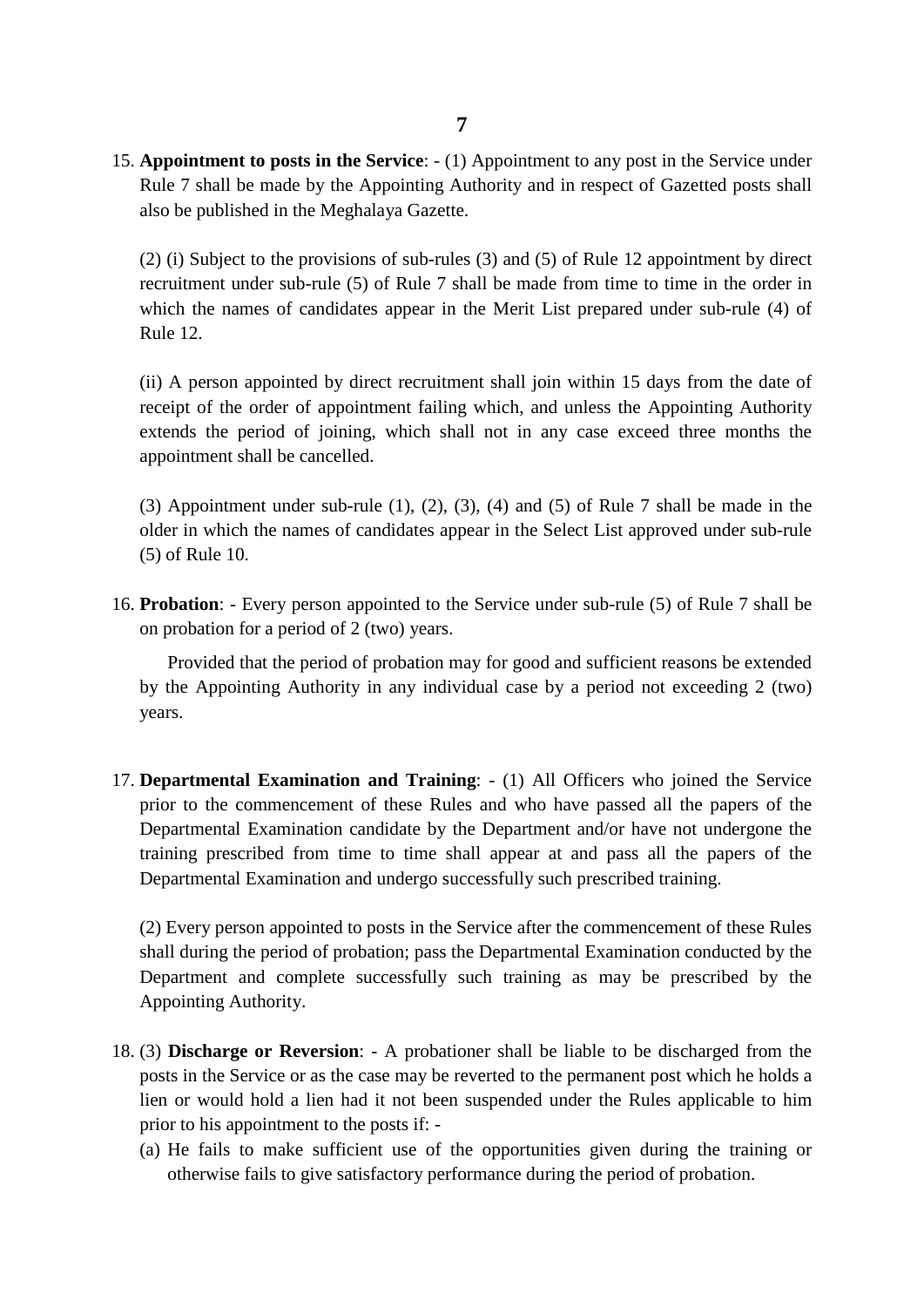- (b) He fails to pass the Departmental Examination unless the appointing Authority permits him to sit for re-examination in the subject or subjects in which he failed, or
- (c) On any information received relating to his nationality, age, health character and antecedents the Appointing Authority is satisfied that the probations is negligible or otherwise unfit for being a member of the Service.
- 19. **Seniority**: (1) The interse seniority of the members of the Service who originally belonged to add appointed by the Government of Assam before  $21<sup>st</sup>$  January, 1972 and who are allocated to the State of Meghalaya in accordance with the provisions of section 64 (1) of the North Eastern Areas (Reorganisation) Act, 1971 in the respective cadre be as it was in the corresponding cadre under the Government of Assam prior to their allocation to the State of Meghalaya.

(2) Not withstanding anything contained in the sub-rule (I), the interse seniority of the members of the Service appointed by the Government of Meghalaya on the recommendation of the Assam public Service Commission during the period between 2nd April, 1970 and 20<sup>th</sup> January, 1972 (both days inclusive) *viz a viz* those appointed by the Government of Assam under the same recommendation and allocated to the State of Meghalaya in the respective cadre shall be determined in the order in which their names appeared in the list prepared by the Assam Public Service Commission. Such members shall be junior to all the members mentioned in sub-rule (1) above in the respective cadre.

(3) The interse seniority of the members of the Service in any cadre appointed on or after  $21<sup>st</sup>$  January, 1972 but before the commencement of these Rules, shall be in the order in which their names appeared in the respective lists prepared by the Commission or the Select List approved by the Commission. Such members shall be junior to all the members mentioned in the sub-rule (1) and (2) above in the respective cadres.

(4) The interse seniority of the members of the Service appointed to different cadres after the commencement of these Rules shall be in the order in which their names appear in the Merit Lists prepared under sub-rule (4) of Rule 12 or in the select List approved under sub-rule (5) of Rule 10.

(5) If confirmation of any member of the Service is delayed on account of his failure to qualify for such confirmation he shall loose his position in order of seniority in the cadre *viz-a-viz* such of his juniors as may be confirmed earlier than him. His original position in the particular cadre shall however, be restored on his confirmation subsequently.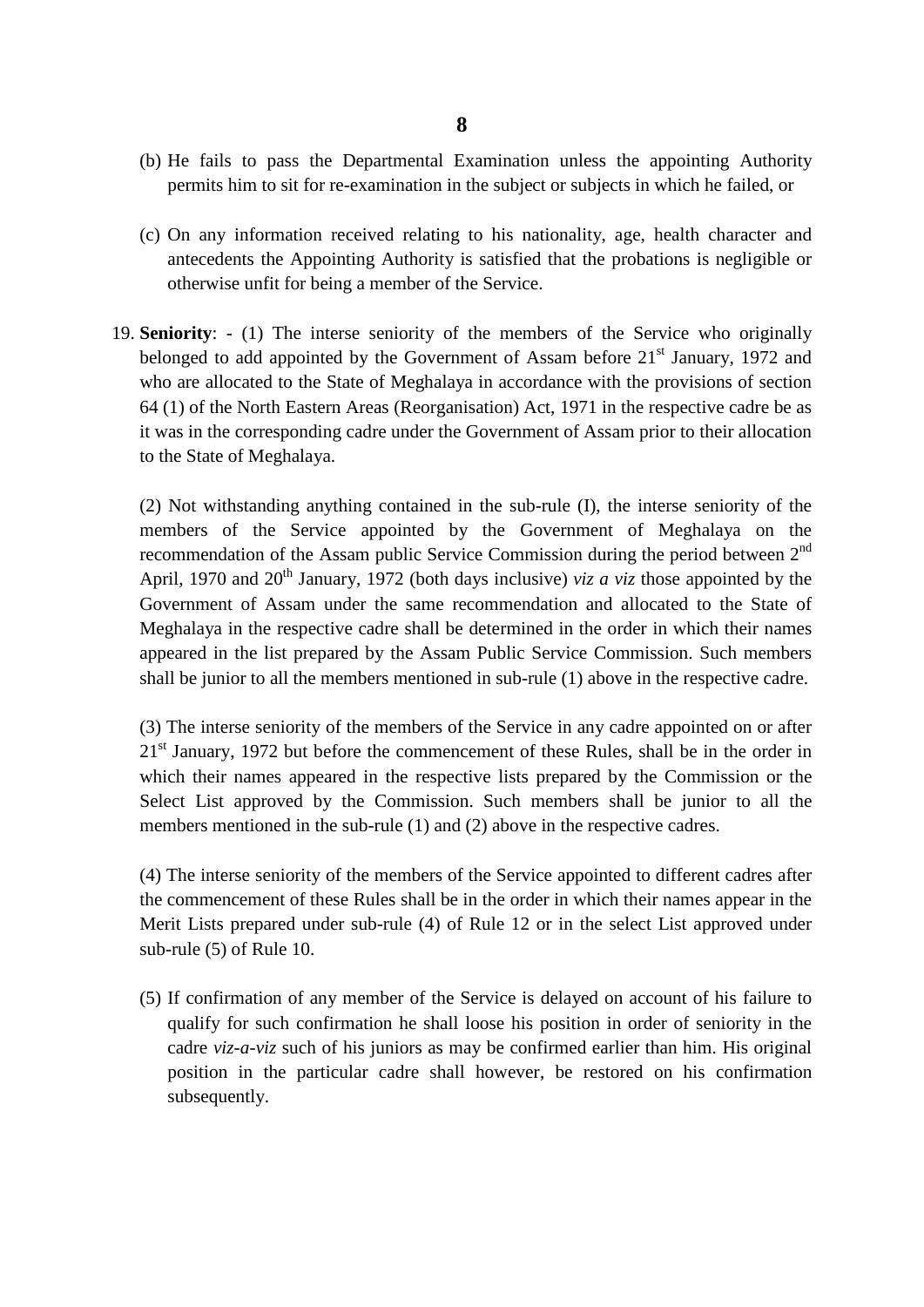- 20. **Confirmation**:- (1) Confirmation of members of the Service appointed by promotion shall be made according to his seniority in the respective cadre subject to the following conditions.
	- (a) That he has served not less one year in the post where he is to be confirmed.
	- (b) That the performance of the employee is satisfactory to be judged on the basis of Annual Confidential Reports and other relevant records.
	- (c) That there is no departmental proceedings/vigilance enquiry against him.
	- (d) Subject to availability of vacancy and that no officer holds on it

(2) Confirmation of a probationer shall be made according to his seniority in that particular cadre subject to the following conditions.

- (a) That he has completed the period of probation to the satisfaction of the Appointing Authority.
- (b) That he is considered otherwise fit for confirmation by the Appointing Authority
- (c) Subject to availability of vacancy.

Provided that where a person is not given opportunity to undergo the prescribed training during the period of probation, his confirmation shall not be held up for reasons of not successfully undergoing the said training but such person shall when called upon by the Appointing Authority and opportunity given, successfully undergo the said training.

Provided further that the Appointment Authority may for good and sufficient reasons exempt member of the Service from passing any one or more of the prescribed Departmental (Professional) Examination and Training and confirm him in the respective cadre of the Service.

- 21. **Gradation List**—There shall be prepared and published annually and up to date Gradation List as on  $1<sup>st</sup>$  January, consisting of the names of all the members of the Service cadre-wise and drawn up in order of Seniority and other particulars relating to the date of birth and appointment to the Service, and such other details relevant to the service Career shall be also indicated against each name.
- 22. **Time Scale Pay**—The Time Scale Pay admissible to the members of the Service shall be shown in Schedule I subject to revision by Government from time to time.
- 23. **Increment**—(1) The first increment admissible to a probationer shall accrue on the expiry of one year from the date of his joining the post but subsequently increment shall be allowed only on his completion of the period of probation.

(2) The pay of the member of the Service on completion of the period of probation shall be fixed at such a stage as if he has been allowed his usual annual increment due but he shall not be entitled to any arrear in pay on account of withholding of due increment for the period prior to the date of his completion of the period of probation.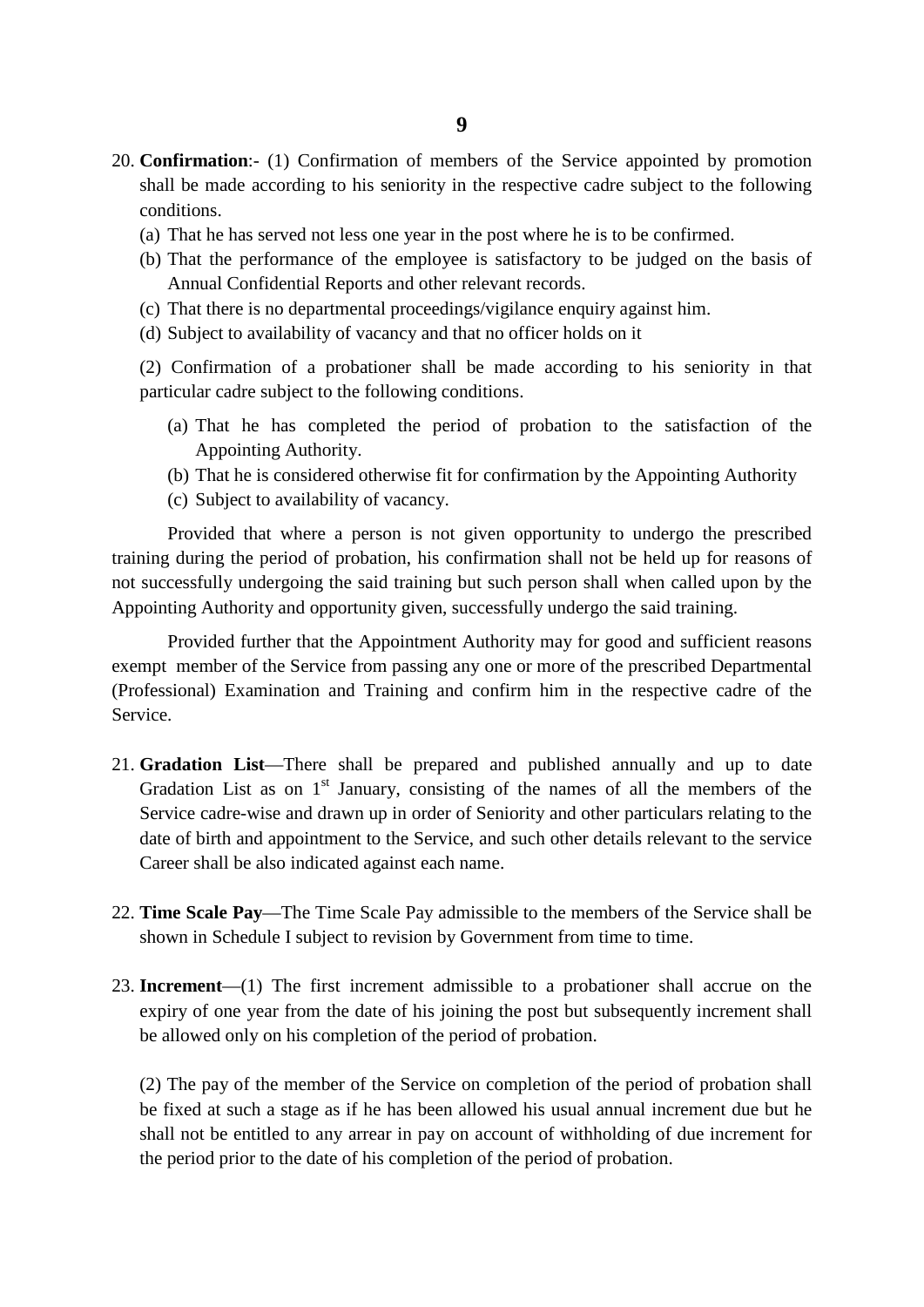(3) The increment admissible to a member of the Service promoted from one post to another shall accrue on the expiry of each year as admissible under the Rules.

- 24. **Leave, Pension, etc and other conditions of Service**:- Except as provided under best Rules, all matters generally relating to pay and allowances, leave, pension, discipline and other conditions of service shall be regulated by the general Rules and/or orders made by Government from time to time and applicable to other State Government servants of corresponding status having similar functions.
- 25. **Power of the Governor to dispense with or relax any Rule**:- The Governor if satisfied that the operation of any of the provisions of these Rules causes under hardships in any particular case or cases or results in any particular post or posts being left unfilled for want of person (s) possessing the minimum experience as specified by these Rules for promotion to such post (s) may dispense with or relax the requirement of any of these Rules to such extent and subject to such condition, as it may consider necessary for dealing with the case in a just and equitable manner, or for meeting the exigencies of public interest.

Provided that the case of any person shall not be dealt within any manner less favourable to him than that provided under these Rules.

- 26. **Interpretation**: If any question arises relating to the interpretation of these Rules, the decision of the Government in the Food and Civil Supplies and Consumer Affairs Department with the approval of the Personnel and A.R. Department shall be final.
- 27. **Repeal and saving**: All Rules, Orders or Notifications corresponding to and in force immediately before the commencement of these Rules are hereby repealed.

Provided that all Orders made or action taken under the Rules, Orders or Notifications repealed or any action taken in pursuant thereto shall be deemed to have been validly made or taken under the corresponding provisions of these Rules.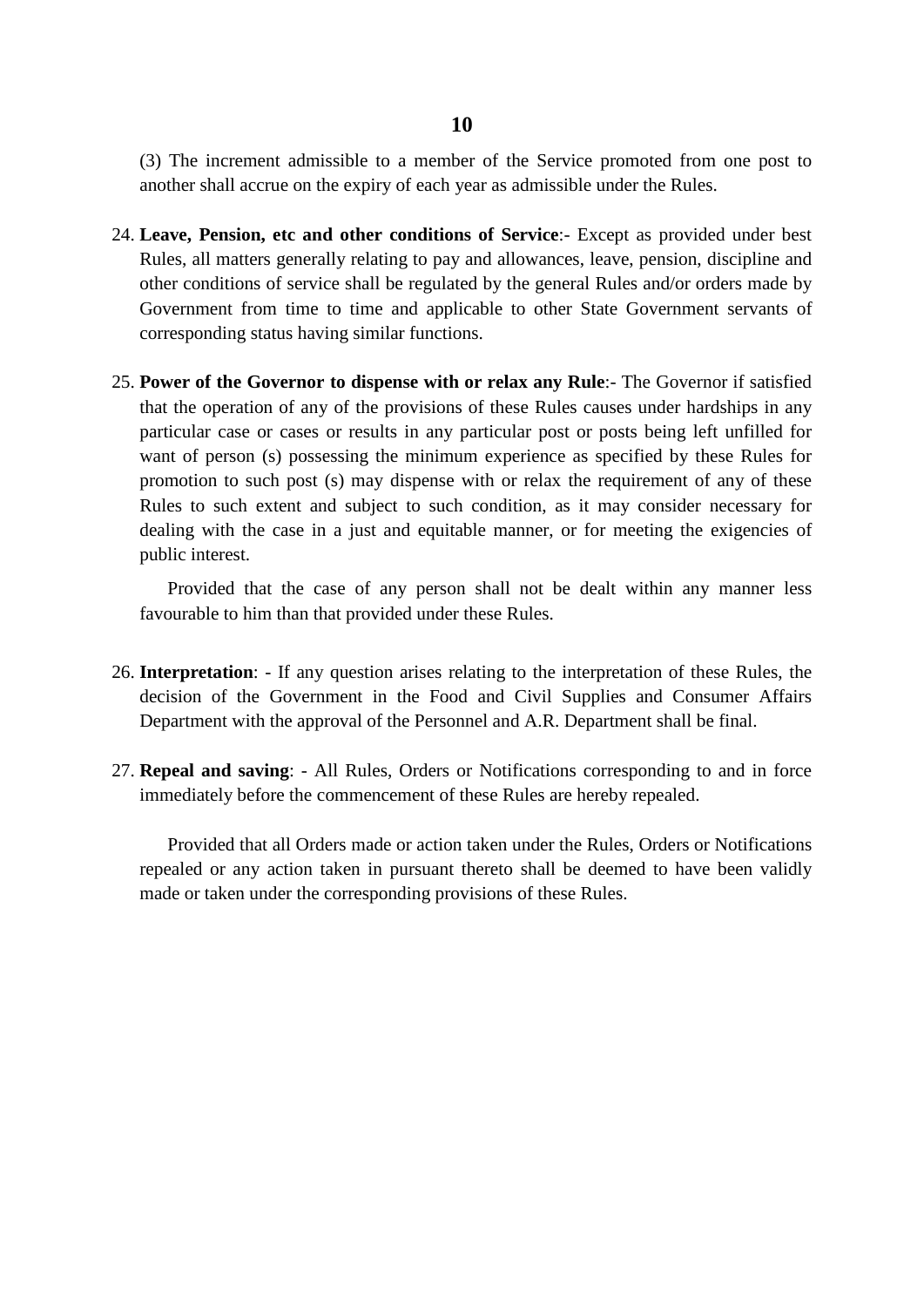## **11**

#### **SCHEDULE - I**

#### **(Rule 6 and 21)**

| Sl. No.        | Name of Post                                                  | Time Scale Pay                                       | Number of<br>posts<br>Permanent | No. of posts<br>Temporary | Total |
|----------------|---------------------------------------------------------------|------------------------------------------------------|---------------------------------|---------------------------|-------|
| $\mathbf{1}$   | Director, Food and<br><b>Civil Supplies</b>                   | Borne<br>of<br><b>IAS</b><br><b>or</b><br>Senior MCS |                                 |                           |       |
| $\overline{2}$ | Addl.<br>Director,<br>Civil<br>Food<br>and<br>Supplies        | 10750-325-12700-<br>350-14800/-                      |                                 | $\mathbf{1}$              | 1     |
| 3              | Joint<br>Director,<br>Civil<br>Food<br>and<br><b>Supplies</b> | 10,000-300-11,800-<br>EB-325-14075/-                 |                                 | 3                         | 3     |
| 4              | Director,<br>Deputy<br>Civil<br>Food<br>and<br>Supplies       | 8750-275-10400-EB-<br>300-13100/-                    | 3                               | $\overline{2}$            | 5     |
| 5              | Superintendent,<br>Food<br>Civil<br>and<br>Supplies           | 5900-190-7040-EB-<br>200-8640-225-10440/-            | 5                               | $\theta$                  | 5     |
| 6              | Food<br>Inspector,<br>and Civil Supplies                      | 5300-150-6200-EB-<br>160-7480-170-9130/-             | 18                              | $\overline{0}$            | 18    |
| 7              | Sub-Inspector,<br>Food<br>Civil<br>and<br>Supplies.           | 4250-110-4910-EB-<br>120-5870-130-7170/-             | 53                              | $\overline{0}$            | 53    |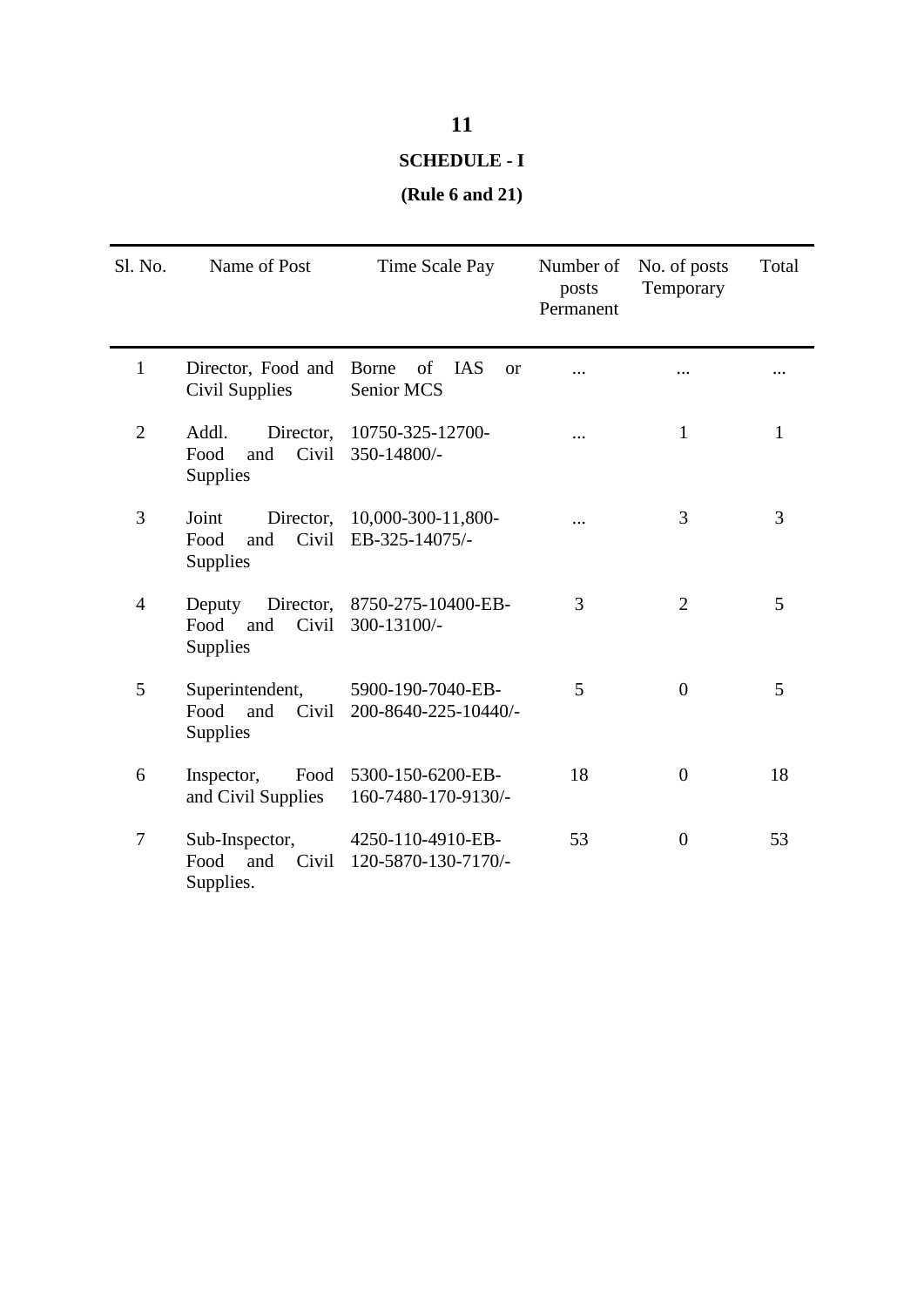| <b>SCHEDULE – II</b> |  |
|----------------------|--|
|----------------------|--|

| Sl.<br>No.     | Name of Post                                           | Method of<br>recruitme<br>nt with<br>percentag<br>e of<br>vacancies<br>to be<br>filled up<br>in any<br>recruitme<br>nt year by<br>direct<br>recruitme<br>nt or<br>promotion | Educat<br>ional<br>Qualif<br>ication<br>etc.,<br>requir<br>ed for<br>direct<br>recruit<br>ment | Lower<br>age<br>limit | Upper<br>age<br>limit | Probation persons<br>eligible for<br>consideration for<br>promotion to<br>posts mentioned<br>in column 2 | Qualification<br>Experience etc.,                                                                                      | Remar<br>ks |
|----------------|--------------------------------------------------------|-----------------------------------------------------------------------------------------------------------------------------------------------------------------------------|------------------------------------------------------------------------------------------------|-----------------------|-----------------------|----------------------------------------------------------------------------------------------------------|------------------------------------------------------------------------------------------------------------------------|-------------|
| $\mathbf{1}$   | Addl. Director<br>of Food and<br>Civil Supplies        | <b>By</b><br>promotion                                                                                                                                                      |                                                                                                |                       |                       | Joint Director<br>of Food and<br>Civil Supplies                                                          | Must<br>have<br>rendered<br>more than 4<br>of<br>years<br>Service<br>in<br>the<br>post<br>in<br>shown<br>column 7.     |             |
| $\overline{2}$ | Joint Director<br>of Food and<br>Civil Supplies        | By<br>promotion                                                                                                                                                             |                                                                                                |                       |                       | Deputy<br>Director<br>of<br>Food and Civil<br>Supplies                                                   | Must<br>have<br>rendered not<br>less than 3<br>of<br>years<br>Service<br>in<br>the<br>post<br>shown<br>in<br>column 7. | $\infty$    |
| 3              | Deputy<br>Director<br>of<br>Food and Civil<br>Supplies | By<br>promotion                                                                                                                                                             |                                                                                                |                       |                       | Superintendent<br>of Food and<br>Civil Supplies                                                          | $-do-$                                                                                                                 |             |
| 4              | Superintendent<br>of Food and<br><b>Civil Supplies</b> | <b>By</b><br>promotion                                                                                                                                                      |                                                                                                |                       |                       | Inspector<br>of<br>Food and Civil<br>Supplies                                                            | Must<br>have<br>rendered not<br>less than 5<br>of<br>years<br>Service<br>in<br>the<br>post<br>shown<br>in<br>column 7. |             |